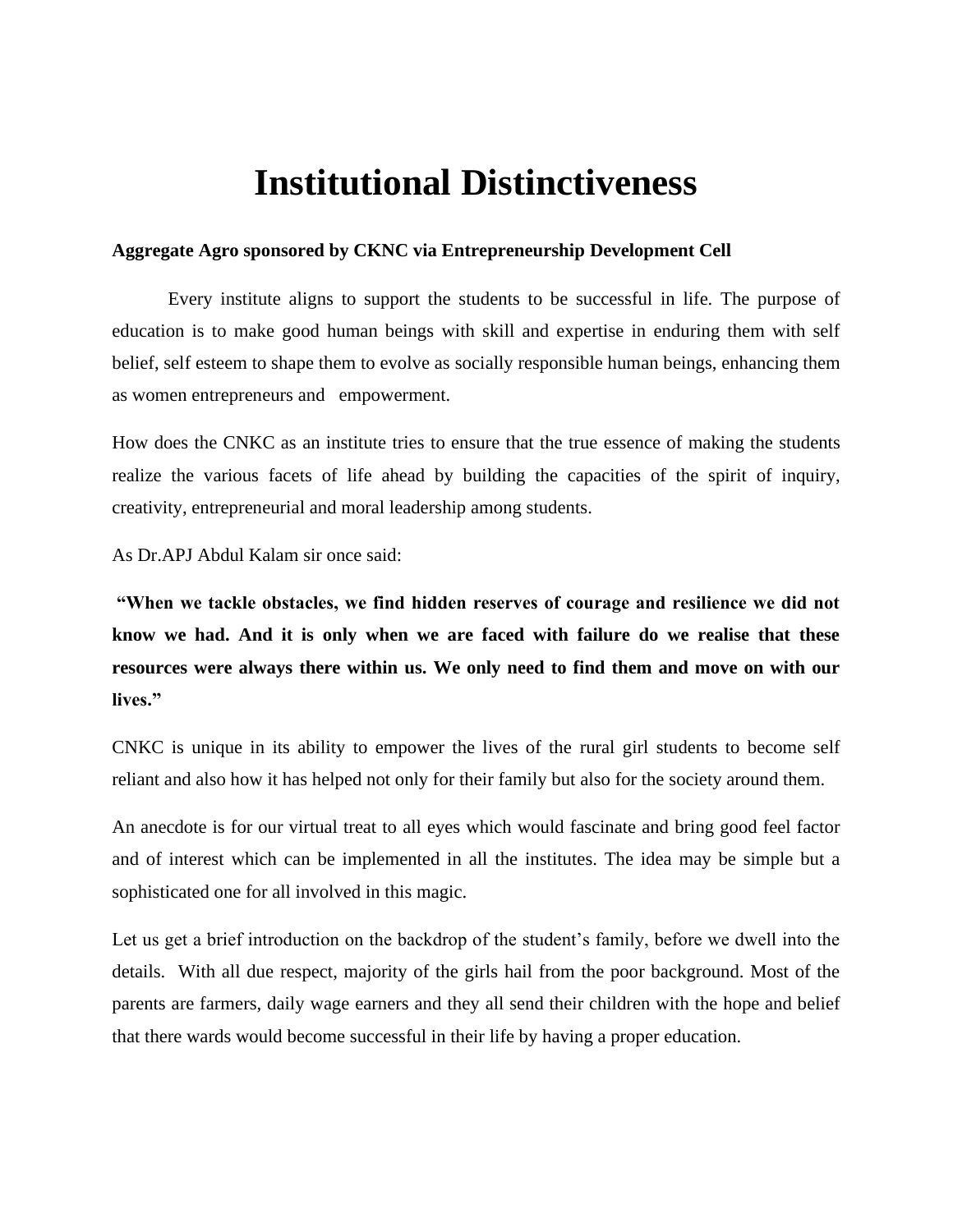It was the beginning of the festive seasons in the year 2019 (vinayagar chathurthi) and the beginning of auspicious things followed by many festivals.

During that time there were few students who were struggling to meet out their basic ends meet as they were saying it is becoming difficult to pay the fees, to make it simpler it was even difficult for them to pay the bus fare to travel to college. That is when the idea of supporting the students which should be a win-win for both the end users, i.e – the students and the teachers. In turn it should also help the student's families.

We as teachers had a discussion with the students to bring the products that the parents are cultivating from their farm lands. When we interacted with the students there were loads of difficulties in making the money out of the products that they produce. They were saying it is not the profit they are looking for but not even the break-even amount of what they spend for brining the end product. Sometimes they used to cultivate is also not coming to their hands when they used to sell it in market. They incur loss as there are practical difficulties in getting the right amount for their products. The student's parents are cultivating them in a small way with their available lands. They were cultivating various types of vegetables - ladies finger, brinjal, lemon, tomatoes, drumsticks, Broad beans, and different keerai in a small scale. The other vegetables are all the produce of a banana tree- bananas, plantain, vazhaipoo, banana leaves.

The key highlight here is that they are grown organically and it is highly nutritious which were bought by the few professors to start with as an incubation period as a trial and error method.

Later we brain stormed this with our principal and all the departments. We wanted to bring this financial freedom to the greater extent not only for the individuals but for their entire family by starting up a new incubation center – start-up to promote the farm fresh products of the student's family.

We started this in the academic year 2019-2020. We have driven this not only as a onetime affair, during the offline classes that took place in the academic year 2020- 2021, we devoted an hour per week on a Monday morning form 930 AM to 1030 AM. All teaching, Non-teaching staff and the student communities can avail the benefit of buying this for their family. Thus, the money earned can be used for paying their needs and to meet their expenses. We had conducted